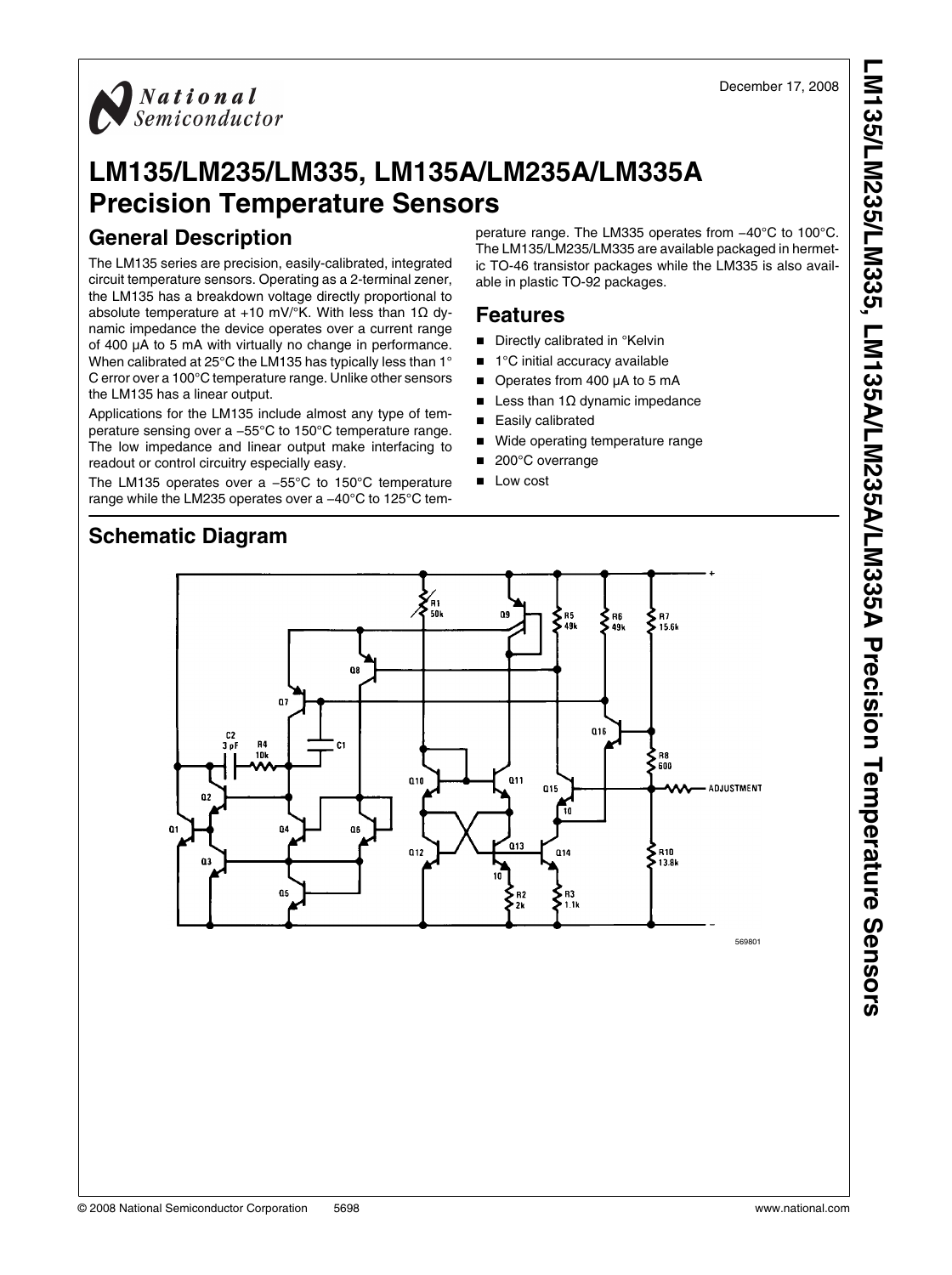## **Absolute Maximum Ratings (Note [4](#page-2-0))**

**If Military/Aerospace specified devices are required, please contact the National Semiconductor Sales Office/ Distributors for availability and specifications.**

| <b>Reverse Current</b> | 15 mA                               |
|------------------------|-------------------------------------|
| <b>Forward Current</b> | $10 \text{ mA}$                     |
| Storage Temperature    |                                     |
| 8-Pin SOIC Package     | $-65^{\circ}$ C to 150 $^{\circ}$ C |
| TO-92 Package          | $-60^{\circ}$ C to 150 $^{\circ}$ C |
| TO-46 Package          | $-60^{\circ}$ C to 180 $^{\circ}$ C |
|                        |                                     |

| Specified Operating Temp. Range                   |                   |                                    |  |  |  |  |
|---------------------------------------------------|-------------------|------------------------------------|--|--|--|--|
|                                                   | <b>Continuous</b> | Intermittent<br>(Note 2)           |  |  |  |  |
| LM135, LM135A $-55^{\circ}$ C to 150 $^{\circ}$ C |                   | 150 $\degree$ C to 200 $\degree$ C |  |  |  |  |
| LM235, LM235A $-40^{\circ}$ C to 125 $^{\circ}$ C |                   | 125 $\degree$ C to 150 $\degree$ C |  |  |  |  |
| LM335, LM335A $-40^{\circ}$ C to 100°C            |                   | 100°C to 125°C                     |  |  |  |  |
| Lead Temp. (Soldering, 10 seconds)                |                   |                                    |  |  |  |  |
| 8-Pin SOIC Package:                               |                   | $300^{\circ}$ C                    |  |  |  |  |
| Vapor Phase (60 seconds):                         |                   | $215^{\circ}$ C                    |  |  |  |  |
| Infrared (15 seconds):                            |                   | 220°C                              |  |  |  |  |
| TO-92 Package:                                    |                   | $260^{\circ}$ C                    |  |  |  |  |
| TO-46 Package:                                    |                   |                                    |  |  |  |  |
|                                                   |                   |                                    |  |  |  |  |

### **Temperature Accuracy** (Note [1](#page-2-0))

#### LM135/LM235, LM135A/LM235A

| <b>Parameter</b>                | <b>Conditions</b>                              | LM135A/LM235A |            | LM135/LM235 |      |      | <b>Units</b> |             |
|---------------------------------|------------------------------------------------|---------------|------------|-------------|------|------|--------------|-------------|
|                                 |                                                | Min           | <b>Typ</b> | Max         | Min  | Typ  | Max          |             |
| <b>Operating Output Voltage</b> | $T_C = 25^{\circ}C$ , $I_R = 1$ mA             | 2.97          | 2.98       | 2.99        | 2.95 | 2.98 | 3.01         | v           |
| Uncalibrated Temperature Error  | $T_c = 25^{\circ}C$ , $I_R = 1$ mA             |               | 0.5        |             |      |      | 3            | °C          |
| Uncalibrated Temperature Error  | $T_{MIN} \leq T_C \leq T_{MAX}$ , $I_R = 1$ mA |               | 1.3        | 2.7         |      | 2    | 5            | $^{\circ}C$ |
| Temperature Error with 25°C     | $T_{MIN} \leq T_C \leq T_{MAX}$ , $I_R = 1$ mA |               | 0.3        |             |      | 0.5  | 1.5          | $^{\circ}C$ |
| Calibration                     |                                                |               |            |             |      |      |              |             |
| Calibrated Error at Extended    | $T_C = T_{MAX}$ (Intermittent)                 |               | 2          |             |      | 2    |              | °C          |
| Temperatures                    |                                                |               |            |             |      |      |              |             |
| Non-Linearity                   | $H_R = 1$ mA                                   |               | 0.3        | 0.5         |      | 0.3  |              | °C          |

### **Temperature Accuracy** (Note [1](#page-2-0))

#### LM335, LM335A

| <b>Parameter</b>                | <b>Conditions</b>                              | <b>LM335A</b> |            | LM335 |      |               | <b>Units</b>   |              |
|---------------------------------|------------------------------------------------|---------------|------------|-------|------|---------------|----------------|--------------|
|                                 |                                                | Min           | <b>Typ</b> | Max   | Min  | Typ           | <b>Max</b>     |              |
| <b>Operating Output Voltage</b> | $T_C = 25^{\circ}C$ , $I_R = 1$ mA             | 2.95          | 2.98       | 3.01  | 2.92 | 2.98          | 3.04           | v            |
| Uncalibrated Temperature Error  | $T_c = 25^{\circ}C$ , $I_R = 1$ mA             |               |            | 3     |      | 2             | 6              | $^{\circ}$ C |
| Uncalibrated Temperature Error  | $T_{MIN} \leq T_C \leq T_{MAX}$ , $I_R = 1$ mA |               | 2          | 5     |      | 4             | 9              | $^{\circ}C$  |
| Temperature Error with 25°C     | $T_{MIN} \leq T_C \leq T_{MAX}$ , $I_R = 1$ mA |               | 0.5        |       |      |               | $\overline{2}$ | $^{\circ}$ C |
| Calibration                     |                                                |               |            |       |      |               |                |              |
| Calibrated Error at Extended    | $T_c = T_{MAX}$ (Intermittent)                 |               | 2          |       |      | $\mathcal{P}$ |                | °€           |
| Temperatures                    |                                                |               |            |       |      |               |                |              |
| Non-Linearity                   | $I_{\rm p} = 1$ mA                             |               | 0.3        | 1.5   |      | 0.3           | 1.5            | °€           |

## **Electrical Characteristics** (Note [1\)](#page-2-0)

| <b>Parameter</b>                | <b>Conditions</b>                        | LM135/LM235<br>LM135A/LM235A |       | <b>LM335</b><br><b>LM335A</b> |     | <b>Units</b> |            |                     |
|---------------------------------|------------------------------------------|------------------------------|-------|-------------------------------|-----|--------------|------------|---------------------|
|                                 |                                          | <b>Min</b>                   | Typ   | <b>Max</b>                    | Min | Typ          | <b>Max</b> |                     |
| <b>Operating Output Voltage</b> | 400 µA $\leq$ I <sub>R</sub> $\leq$ 5 mA |                              | 2.5   | 10                            |     | 3            | 14         | mV                  |
| Change with Current             | At Constant Temperature                  |                              |       |                               |     |              |            |                     |
| Dynamic Impedance               | $IB = 1 mA$                              |                              | 0.5   |                               |     | 0.6          |            | Ω                   |
| Output Voltage Temperature      |                                          |                              | $+10$ |                               |     | $+10$        |            | $mV$ <sup>o</sup> C |
| Coefficient                     |                                          |                              |       |                               |     |              |            |                     |
| <b>Time Constant</b>            | Still Air                                |                              | 80    |                               |     | 80           |            | sec                 |
|                                 | 100 ft/Min Air                           |                              | 10    |                               |     | 10           |            | sec                 |
|                                 | Stirred Oil                              |                              |       |                               |     |              |            | sec                 |
| <b>Time Stability</b>           | $T_c = 125^{\circ}C$                     |                              | 0.2   |                               |     | 0.2          |            | °C/khr              |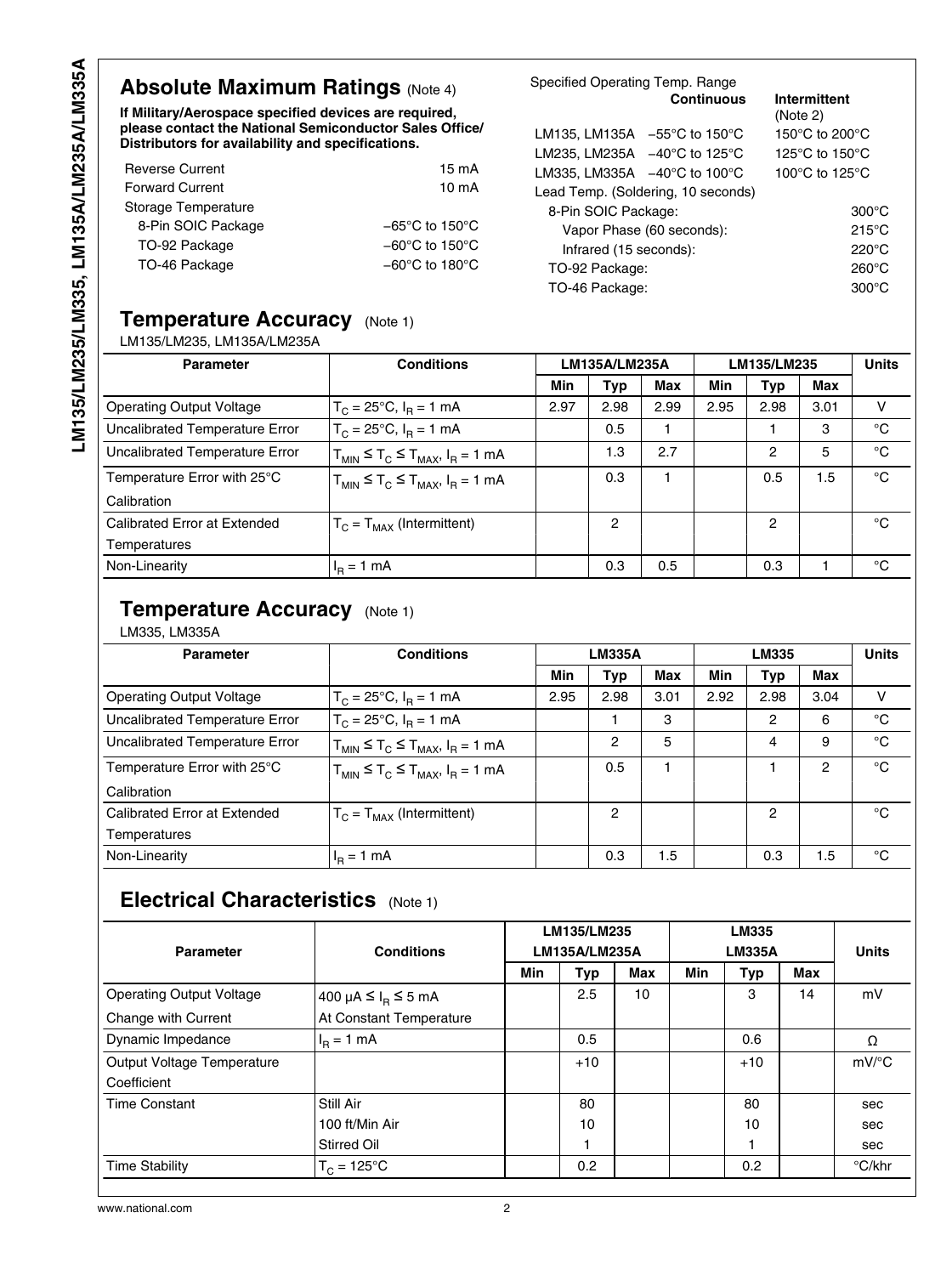<span id="page-2-0"></span>

## **Ordering Information**

| Package    | <b>Part Number</b> | <b>Package Marking</b> | <b>Transport Media</b>   | <b>NSC Drawing</b> |  |
|------------|--------------------|------------------------|--------------------------|--------------------|--|
|            | LM335AM            | LM335AM                | 95 Units/Rail            |                    |  |
| 8-Pin SOIC | LM335AMX           |                        | 2.5k Units Tape and Reel | M08A               |  |
|            | LM335M             | LM335M                 | 95 Units/Rail            |                    |  |
|            | LM335MX            |                        | 2.5k Units Tape and Reel |                    |  |
| TO-92      | <b>LM335AZ</b>     | LM335AZ                | 1800 Bag                 | Z <sub>03Z</sub>   |  |
|            | LM335Z             | LM335Z                 | 1800 Bag                 |                    |  |
|            | LM135AH            | LM135AH                | 1000 Bag                 |                    |  |
|            | LM135H             | LM135H                 | 1000 Bag                 |                    |  |
| TO-46      | LM235AH            | LM235AH                | 1000 Bag                 | H <sub>03</sub> H  |  |
|            | LM235H             | LM235H                 | 1000 Bag                 |                    |  |
|            | LM335AH            | LM335AH                | 1000 Bag                 |                    |  |
|            | LM335H             | LM335H                 | 1000 Bag                 |                    |  |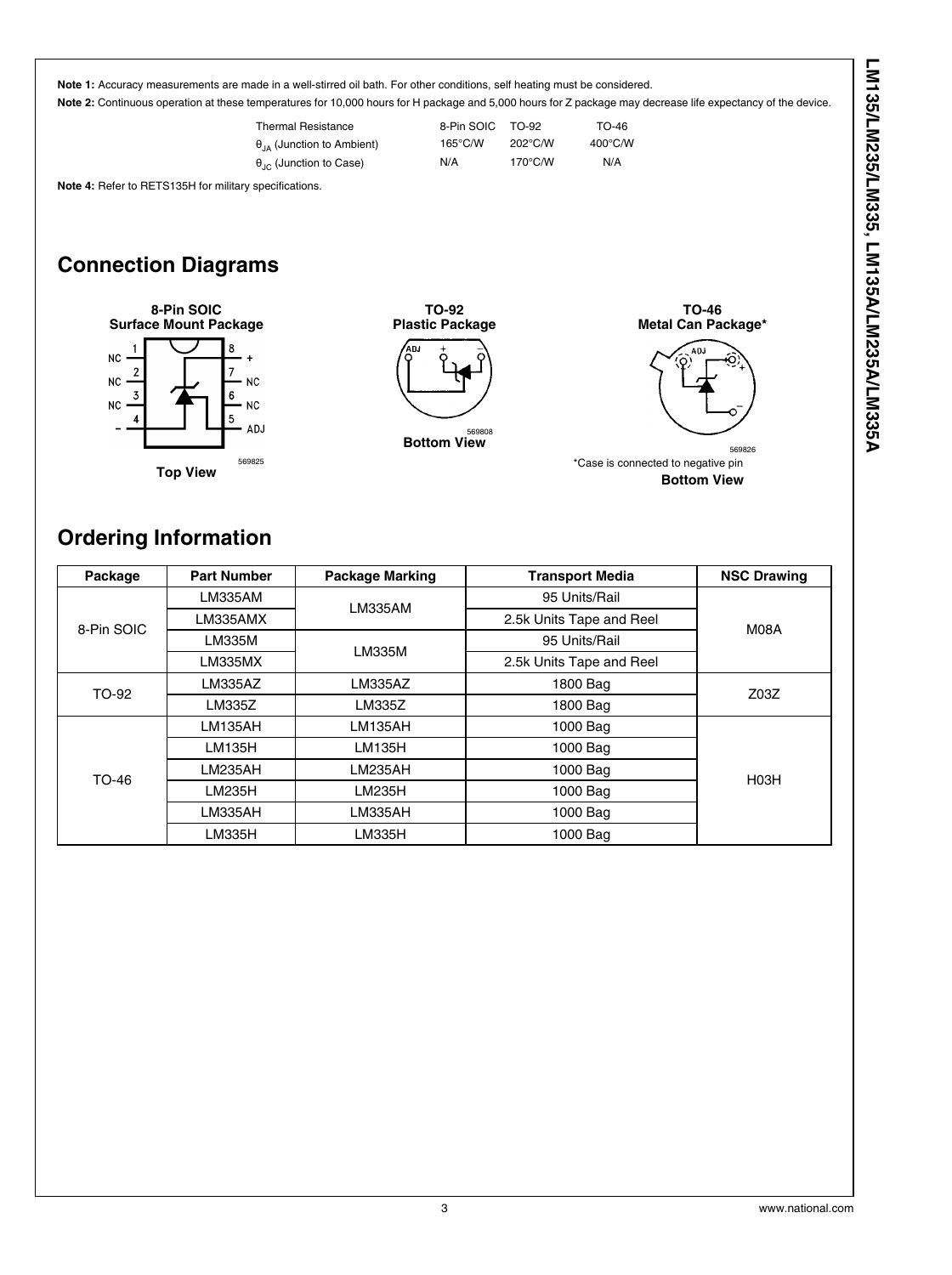



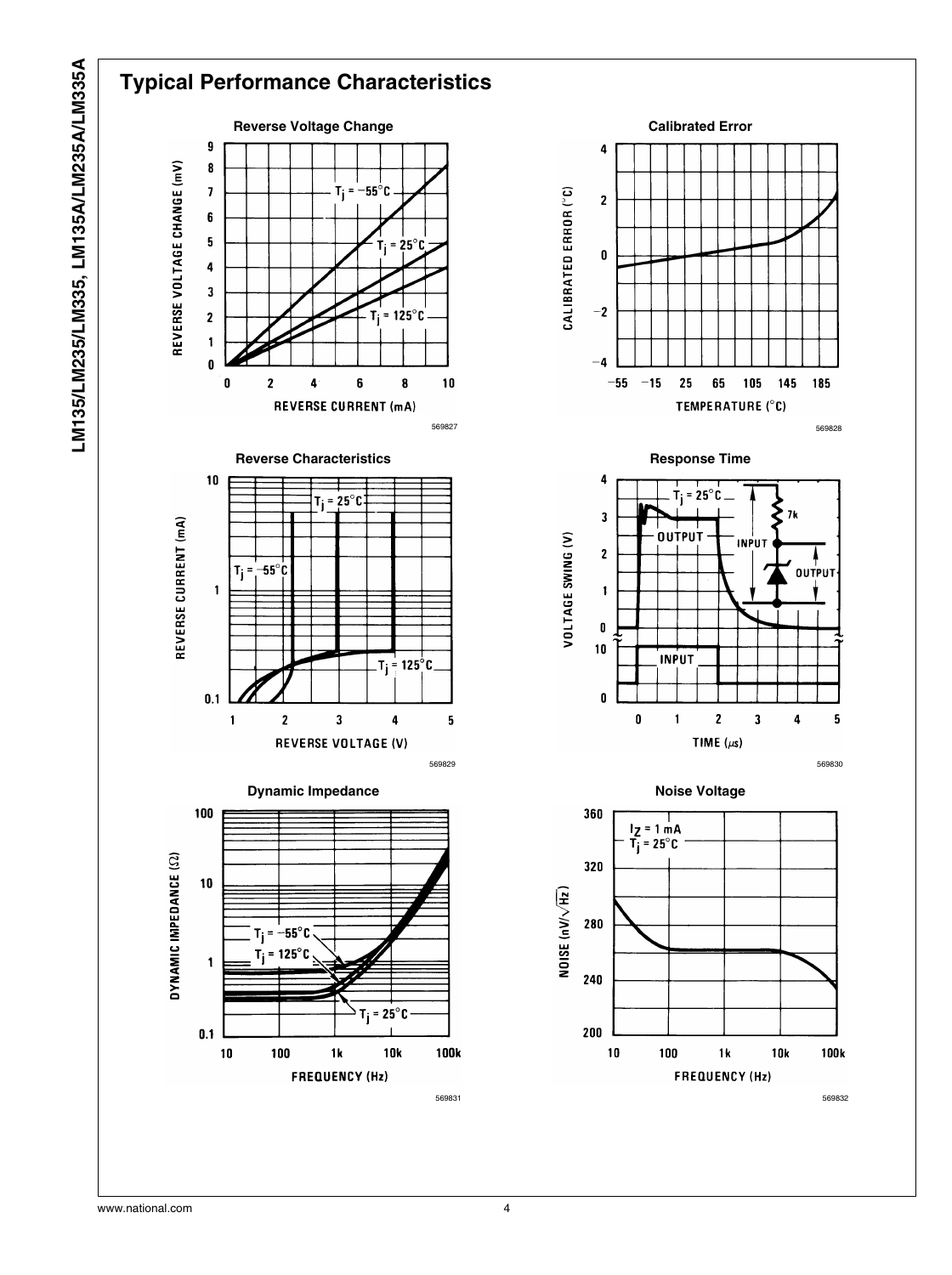



LM135/LM235/LM335, LM135A/LM235A/LM335A **LM135/LM235/LM335, LM135A/LM235A/LM335A**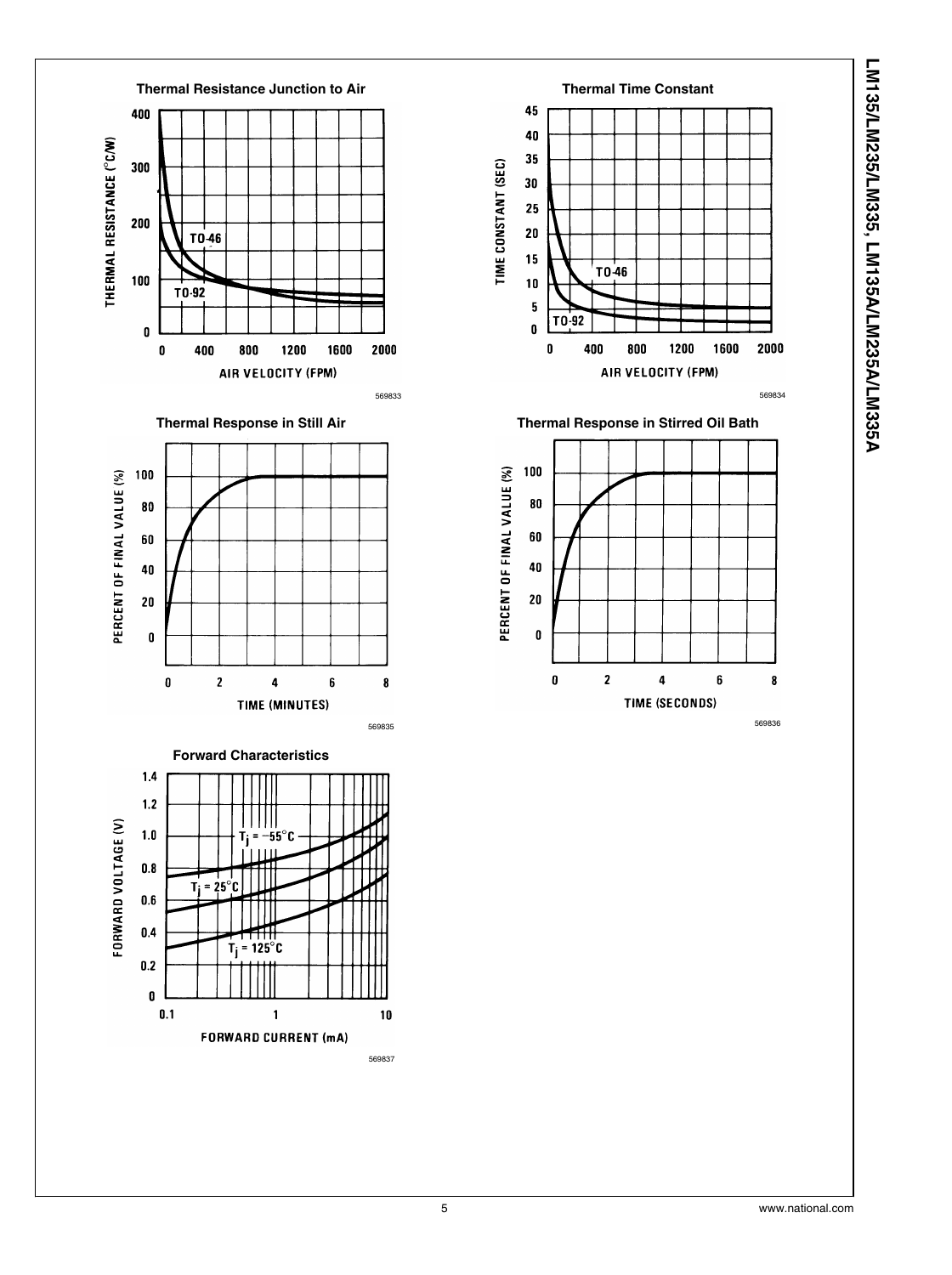## **Application Information**

#### **CALIBRATING THE LM135**

Included on the LM135 chip is an easy method of calibrating the device for higher accuracies. A pot connected across the LM135 with the arm tied to the adjustment terminal allows a 1-point calibration of the sensor that corrects for inaccuracy over the full temperature range.

This single point calibration works because the output of the LM135 is proportional to absolute temperature with the extrapolated output of sensor going to 0V output at 0°K (−273.15°C). Errors in output voltage versus temperature are only slope (or scale factor) errors so a slope calibration at one temperature corrects at all temperatures.

The output of the device (calibrated or uncalibrated) can be expressed as:

$$
V_{OUTT} = V_{OUTT_0} \times \frac{T}{T_0}
$$

where T is the unknown temperature and  ${\mathsf T}_{\textsf{o}}$  is a reference temperature, both expressed in degrees Kelvin. By calibrating the output to read correctly at one temperature the output at all temperatures is correct. Nominally the output is calibrated at 10 mV/°K.

To insure good sensing accuracy several precautions must be taken. Like any temperature sensing device, self heating can reduce accuracy. The LM135 should be operated at the lowest current suitable for the application. Sufficient current, of course, must be available to drive both the sensor and the calibration pot at the maximum operating temperature as well as any external loads.

If the sensor is used in an ambient where the thermal resistance is constant, self heating errors can be calibrated out. This is possible if the device is run with a temperature stable current. Heating will then be proportional to zener voltage and therefore temperature. This makes the self heating error proportional to absolute temperature the same as scale factor errors.

#### **WATERPROOFING SENSORS**

Meltable inner core heat shrinkable tubing such as manufactured by Raychem can be used to make low-cost waterproof sensors. The LM335 is inserted into the tubing about  $\frac{1}{2}$  from the end and the tubing heated above the melting point of the core. The unfilled  $\frac{1}{2}$  end melts and provides a seal over the device.

## **Typical Applications**





**Average Temperature Sensing**

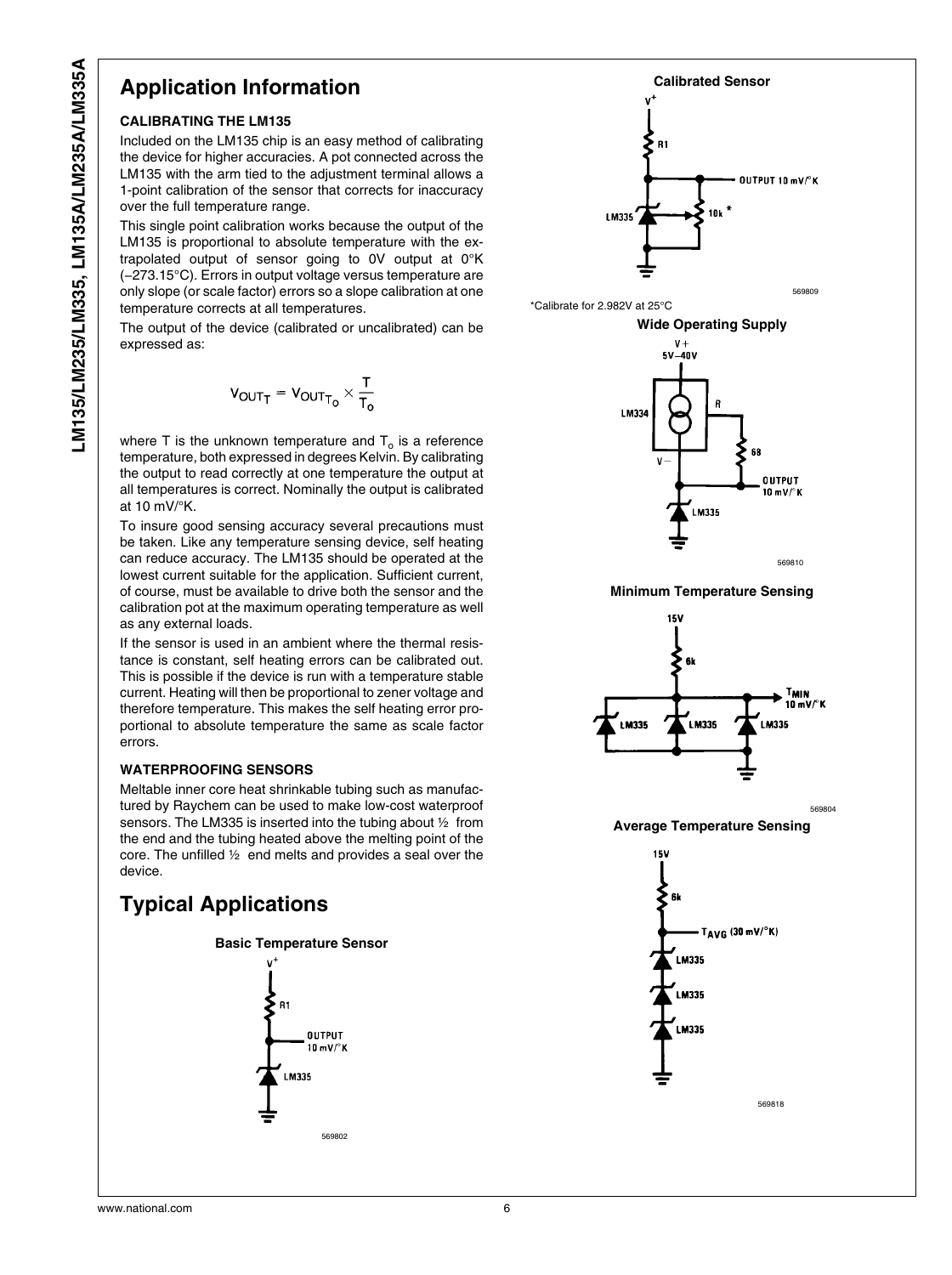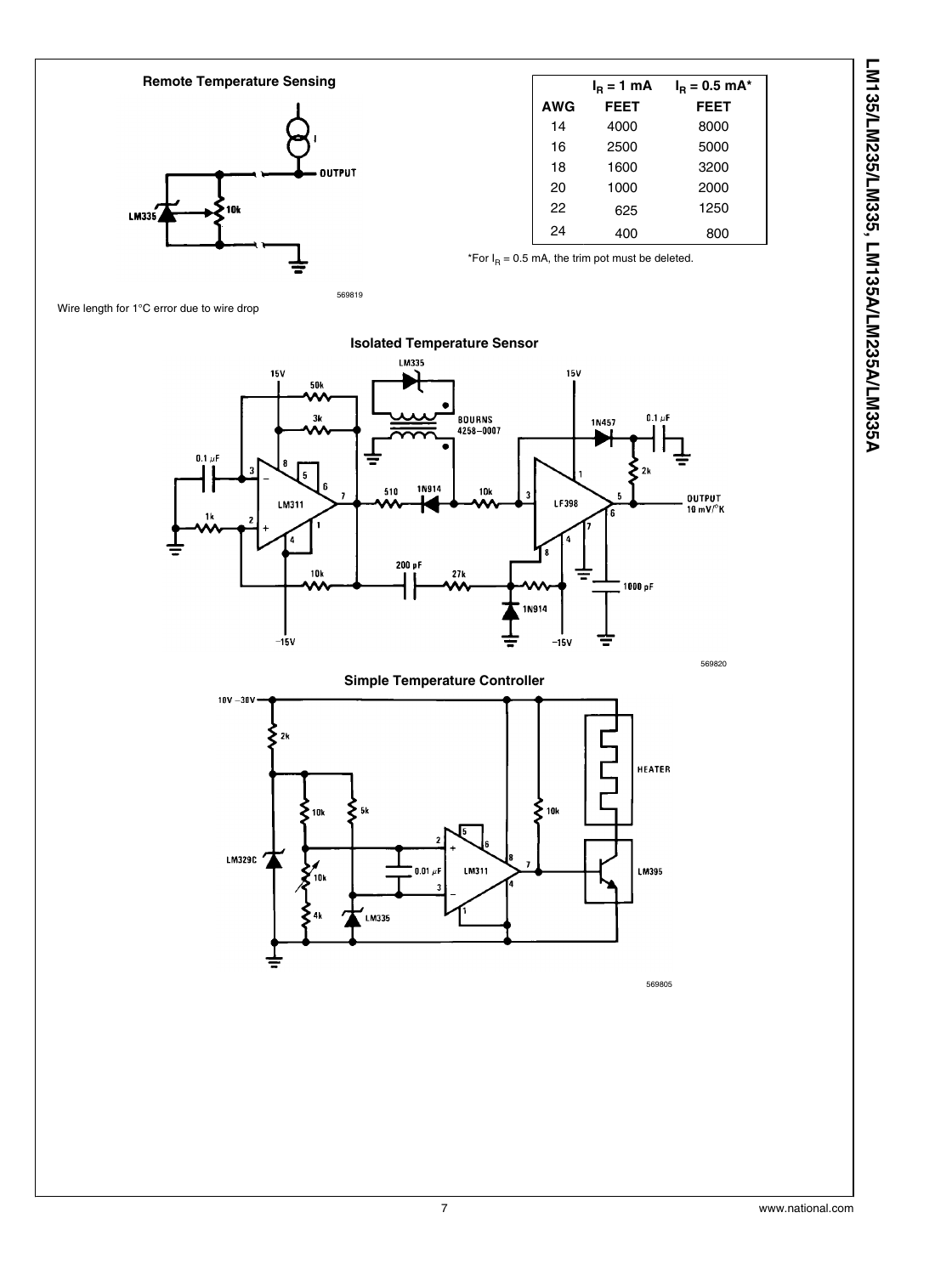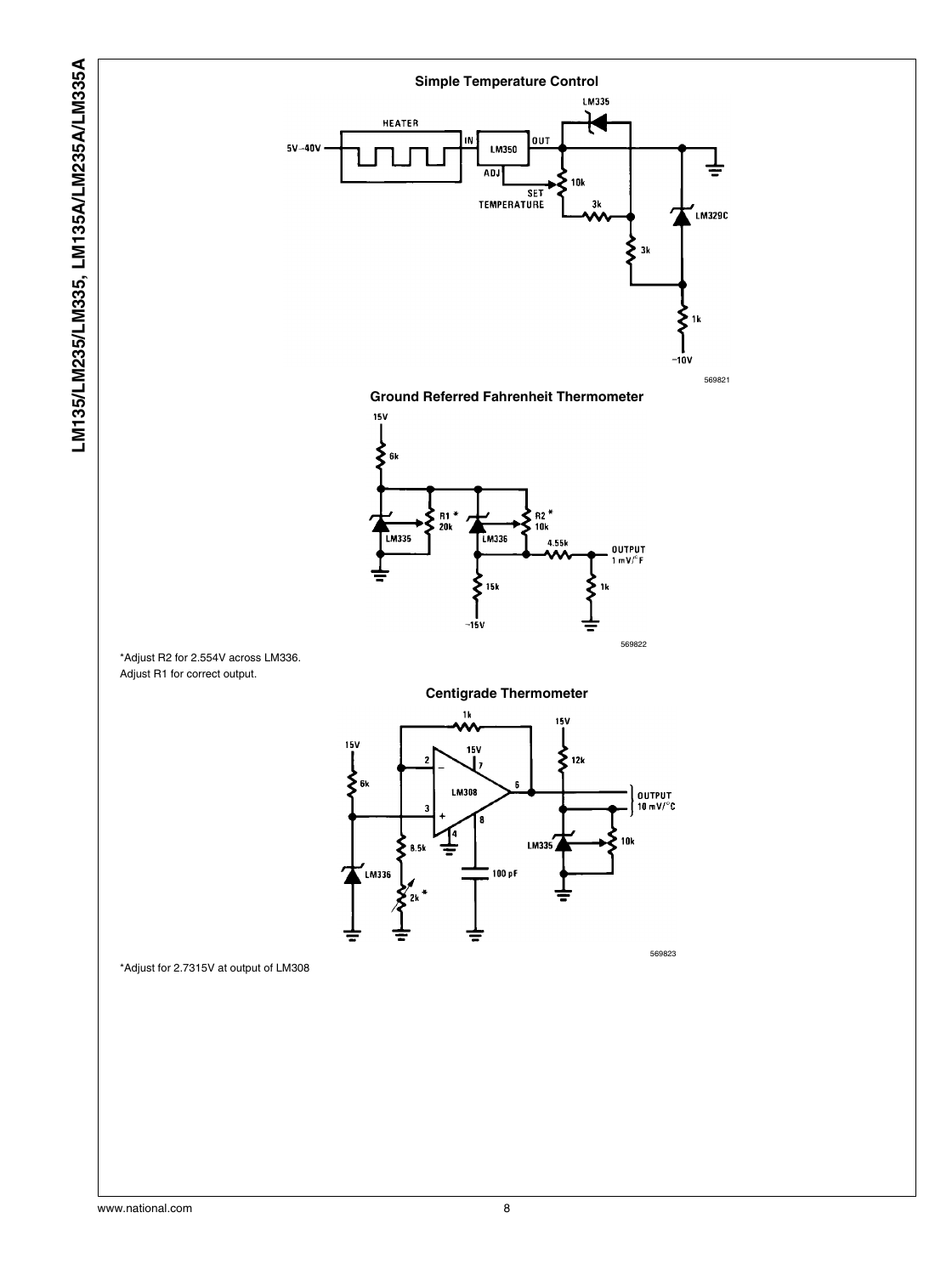

| <b>THERMO-</b> | R3               | <b>SEEBECK</b>             |
|----------------|------------------|----------------------------|
| <b>COUPLE</b>  | (±1%)            | <b>COEFFICIENT</b>         |
| J              | $377\Omega$      | 52.3 µV/°C                 |
| т              | $308\Omega$      | 42.8 µV/°C                 |
| ĸ              | 293 <sub>0</sub> | 40.8 µV/°C                 |
| S              | $45.8\Omega$     | $6.4 \mu V$ <sup>o</sup> C |

**Adjustments:** Compensates for both sensor and resistor tolerances

#### 1. Short LM329B

2. Adjust R1 for Seebeck Coefficient times ambient temperature (in degrees K) across R3.

3. Short LM335 and adjust R2 for voltage across R3 corresponding to thermocouple type.

|        | 14.32 mV   | 11.17 mV |
|--------|------------|----------|
| $\top$ | 11.79 $mV$ | 1.768 mV |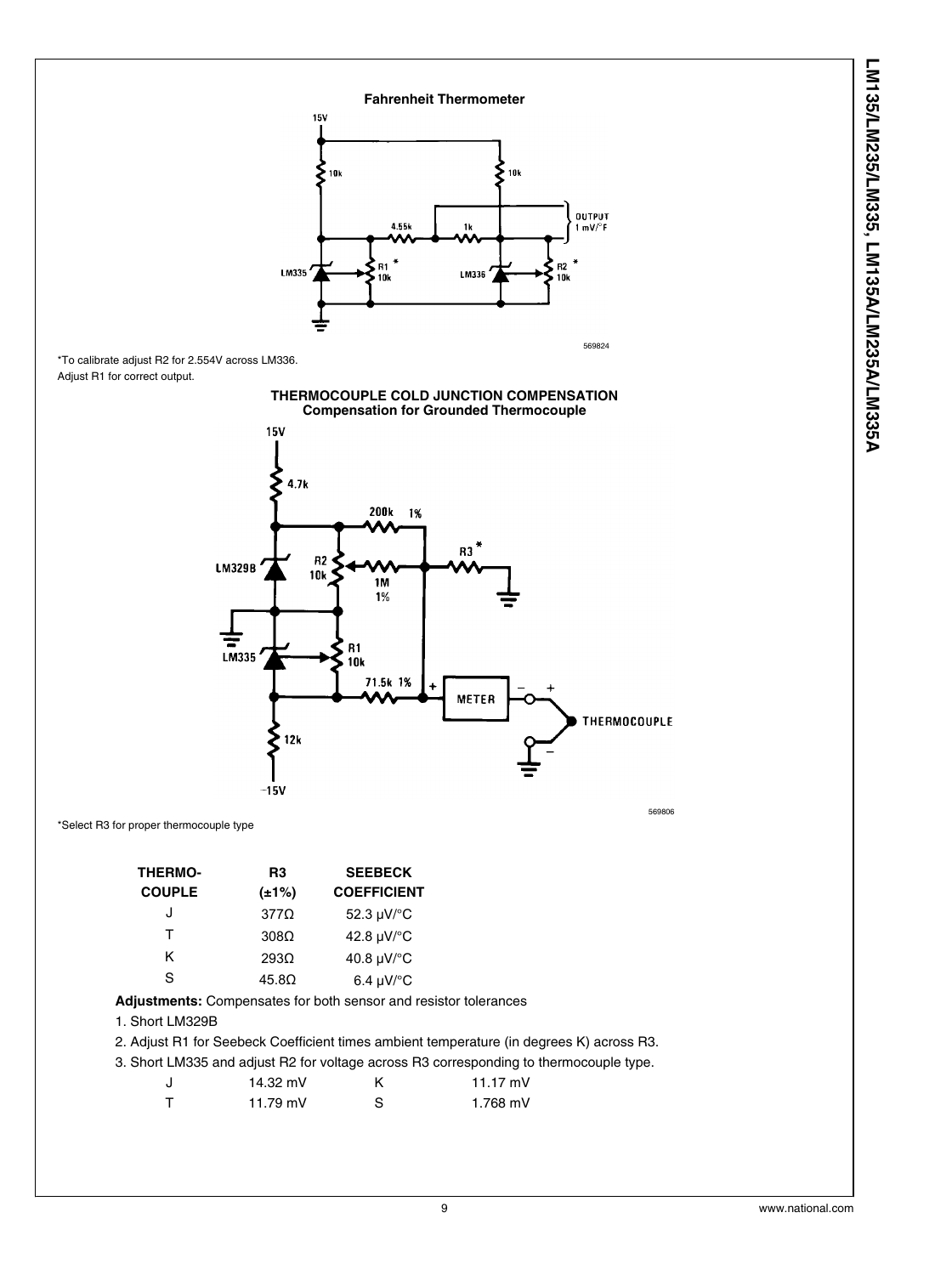

\*Select R3 and R4 for thermocouple type

| <b>THERMO-</b> | R3                                                                                           | R4           | <b>SEEBECK</b>     |
|----------------|----------------------------------------------------------------------------------------------|--------------|--------------------|
| <b>COUPLE</b>  |                                                                                              |              | <b>COEFFICIENT</b> |
| J              | 1.05K                                                                                        | $385\Omega$  | 52.3 µV/°C         |
| т              | 856Ω                                                                                         | $315\Omega$  | 42.8 µV/°C         |
| Κ              | $816\Omega$                                                                                  | $300\Omega$  | 40.8 µV/°C         |
| S              | 128 <omega< td=""><td><math>46.3\Omega</math></td><td>6.4 <math>\mu</math>V/°C</td></omega<> | $46.3\Omega$ | 6.4 $\mu$ V/°C     |
|                |                                                                                              |              |                    |

#### **Adjustments:**

1. Adjust R1 for the voltage across R3 equal to the Seebeck Coefficient times ambient temperature in degrees Kelvin. 2. Adjust R2 for voltage across R4 corresponding to thermocouple.

| J | 14.32 mV |
|---|----------|
| т | 11.79 mV |
| κ | 11.17 mV |
| S | 1.768 mV |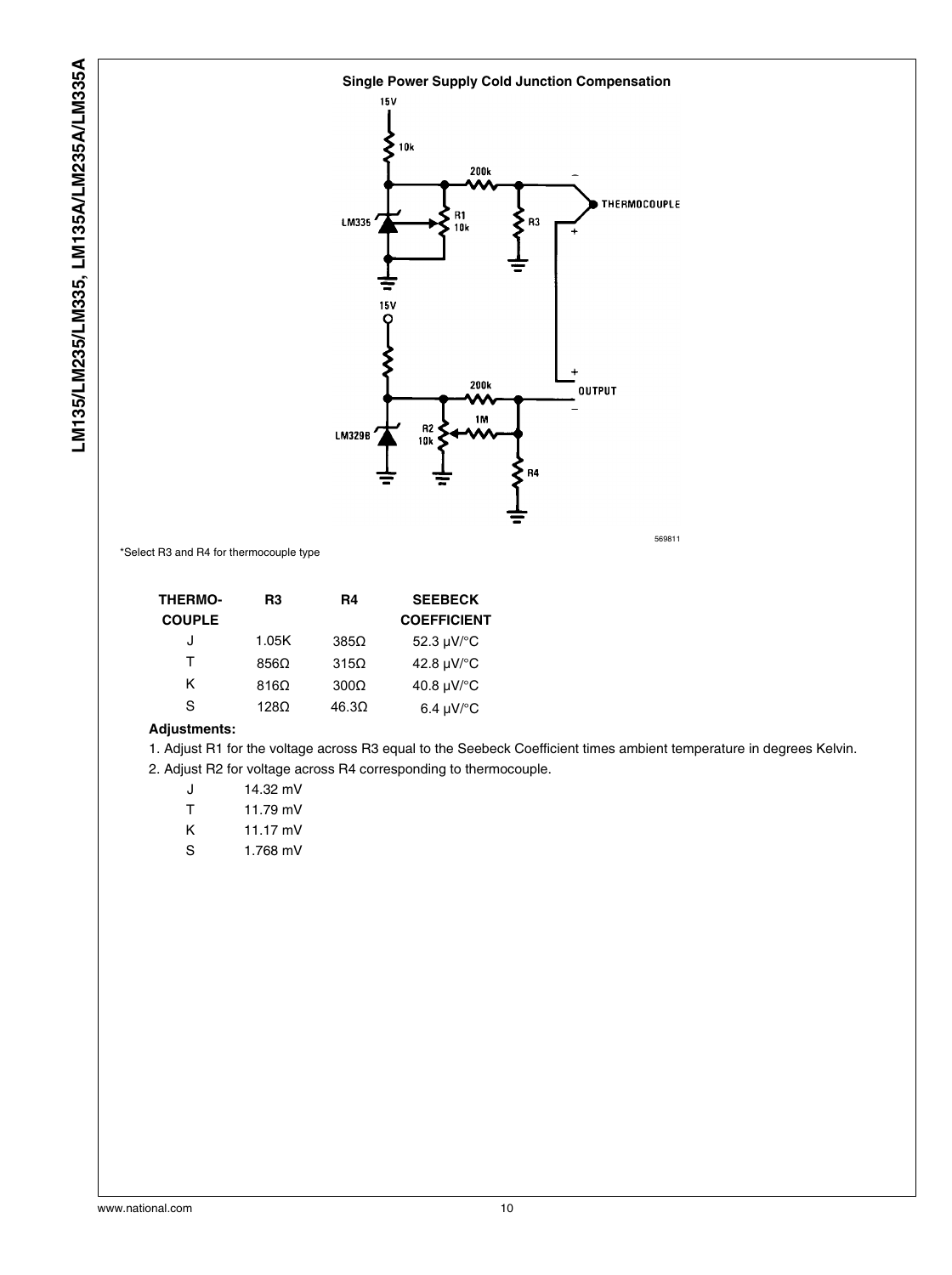

Terminate thermocouple reference junction in close proximity to LM335.

#### **Adjustments:**

- 1. Apply signal in place of thermocouple and adjust R3 for a gain of 245.7.
- 2. Short non-inverting input of LM308A and output of LM329B to ground.
- 3. Adjust R1 so that  $V_{\text{OUT}} = 2.982V$  @ 25°C.
- 4. Remove short across LM329B and adjust R2 so that  $V_{OUT} = 246$  mV @ 25°C.
- 5. Remove short across thermocouple.



**Fast Charger for Nickel-Cadmium Batteries**

†Adjust D1 to 50 mV greater V<sub>z</sub> than D2.

Charge terminates on 5°C temperature rise. Couple D2 to battery.



569813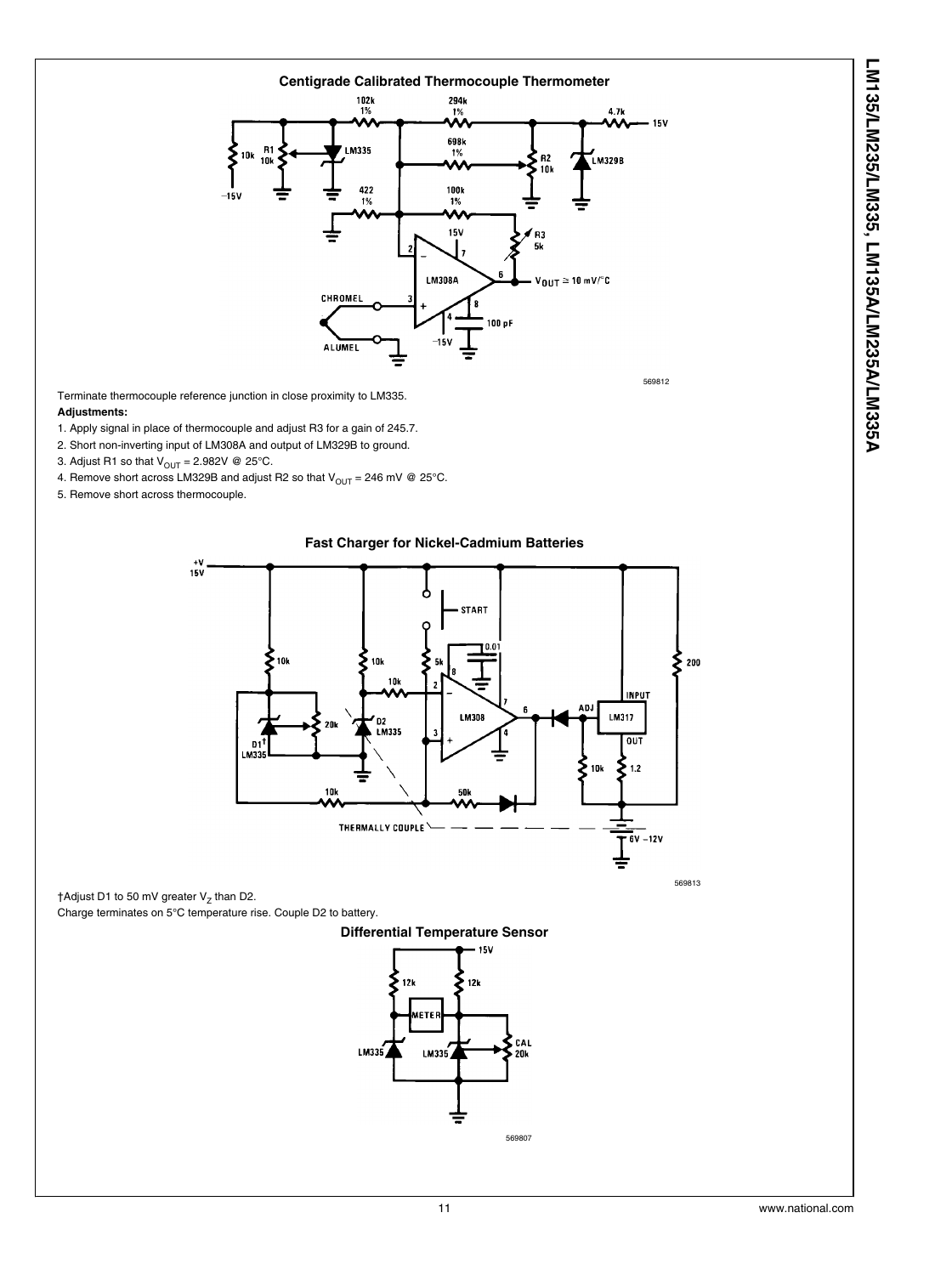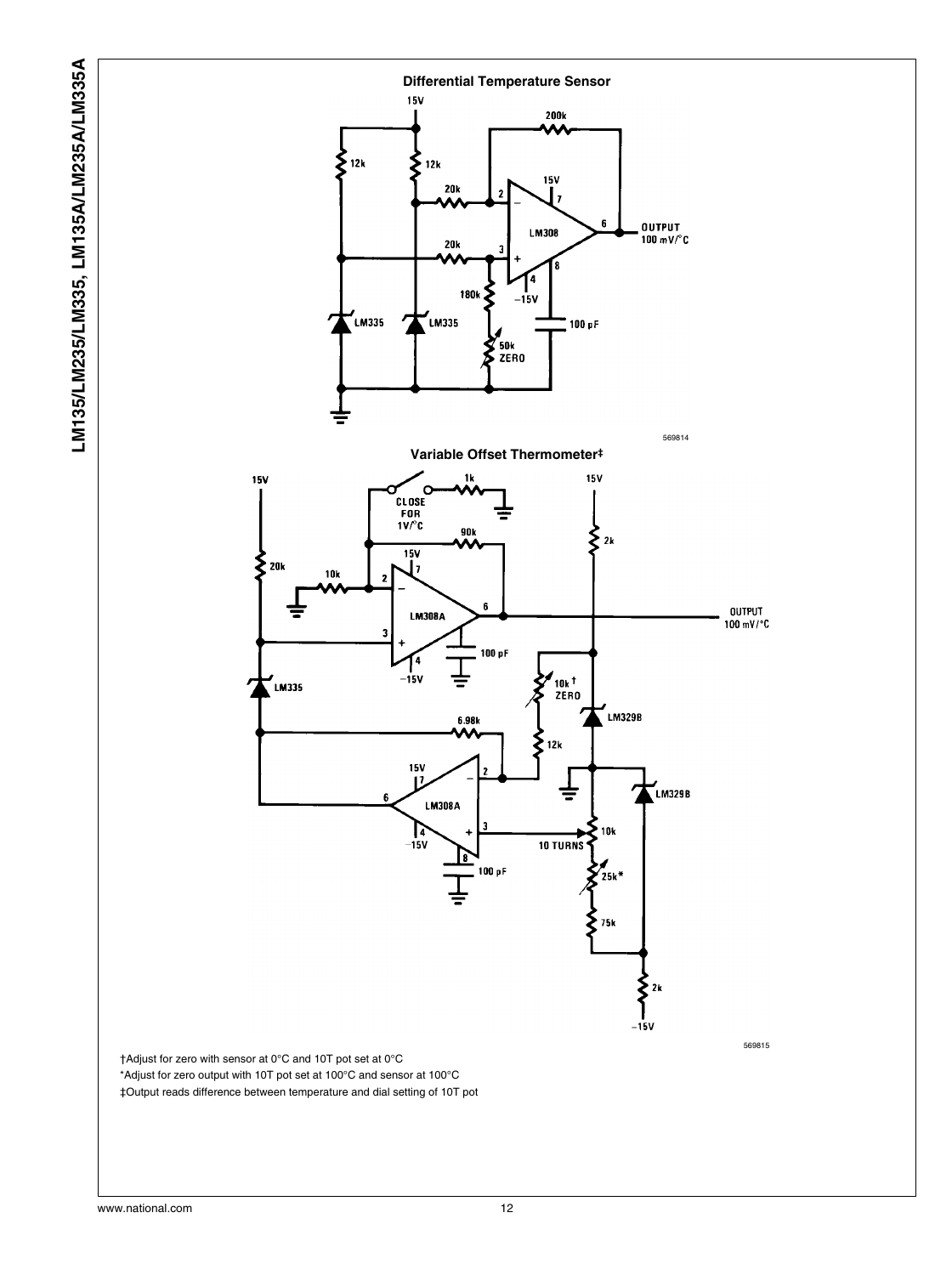

LM135/LM235/LM335, LM135A/LM235A/LM335A **LM135/LM235/LM335, LM135A/LM235A/LM335A**

\*Self heating is used to detect air flow

#### **DEFINITION OF TERMS**

**Operating Output Voltage:** The voltage appearing across the positive and negative terminals of the device at specified conditions of operating temperature and current.

**Uncalibrated Temperature Error:** The error between the operating output voltage at 10 mV/°K and case temperature at specified conditions of current and case temperature.

**Calibrated Temperature Error:** The error between operating output voltage and case temperature at 10 mV/°K over a temperature range at a specified operating current with the 25°C error adjusted to zero.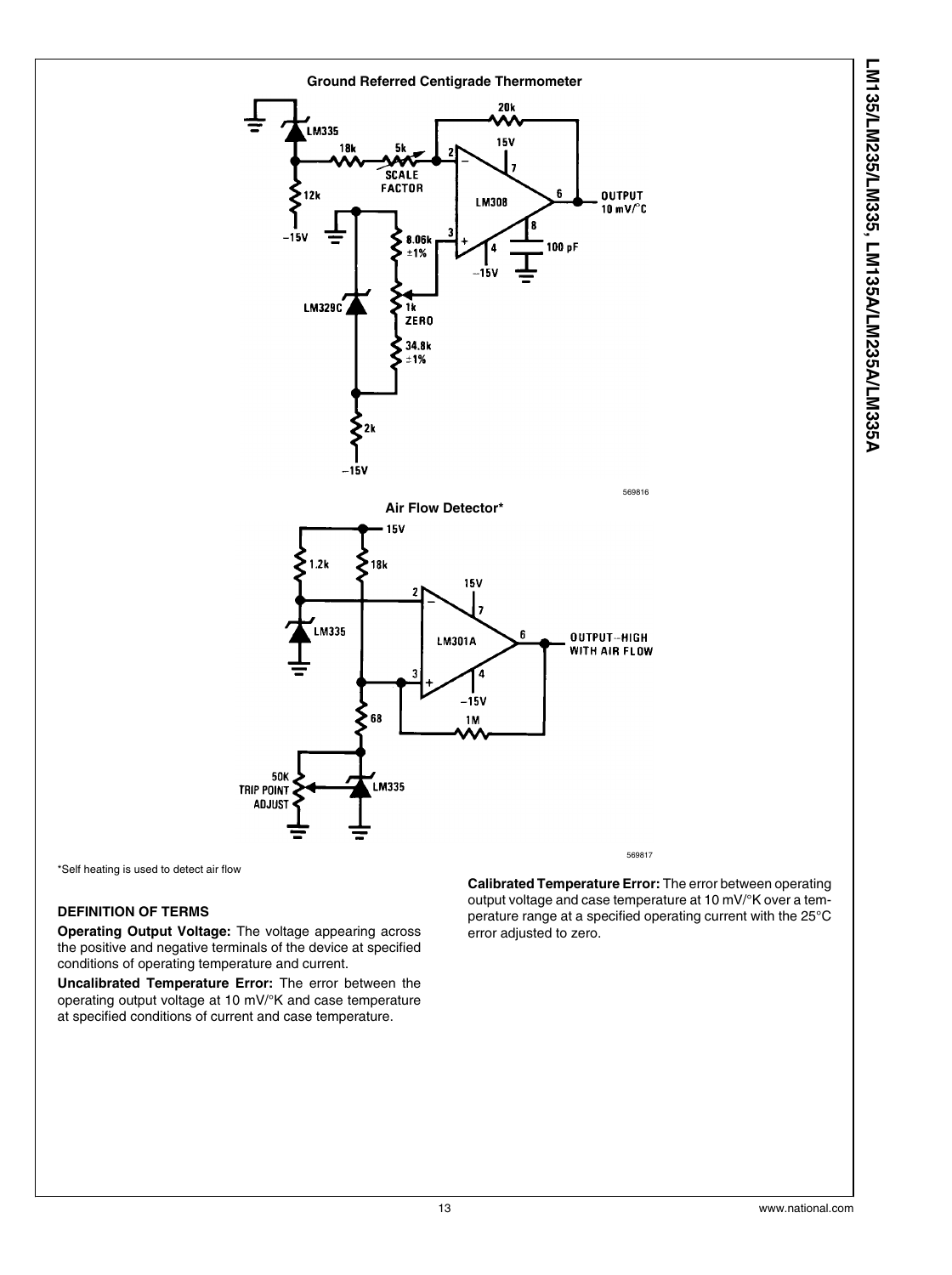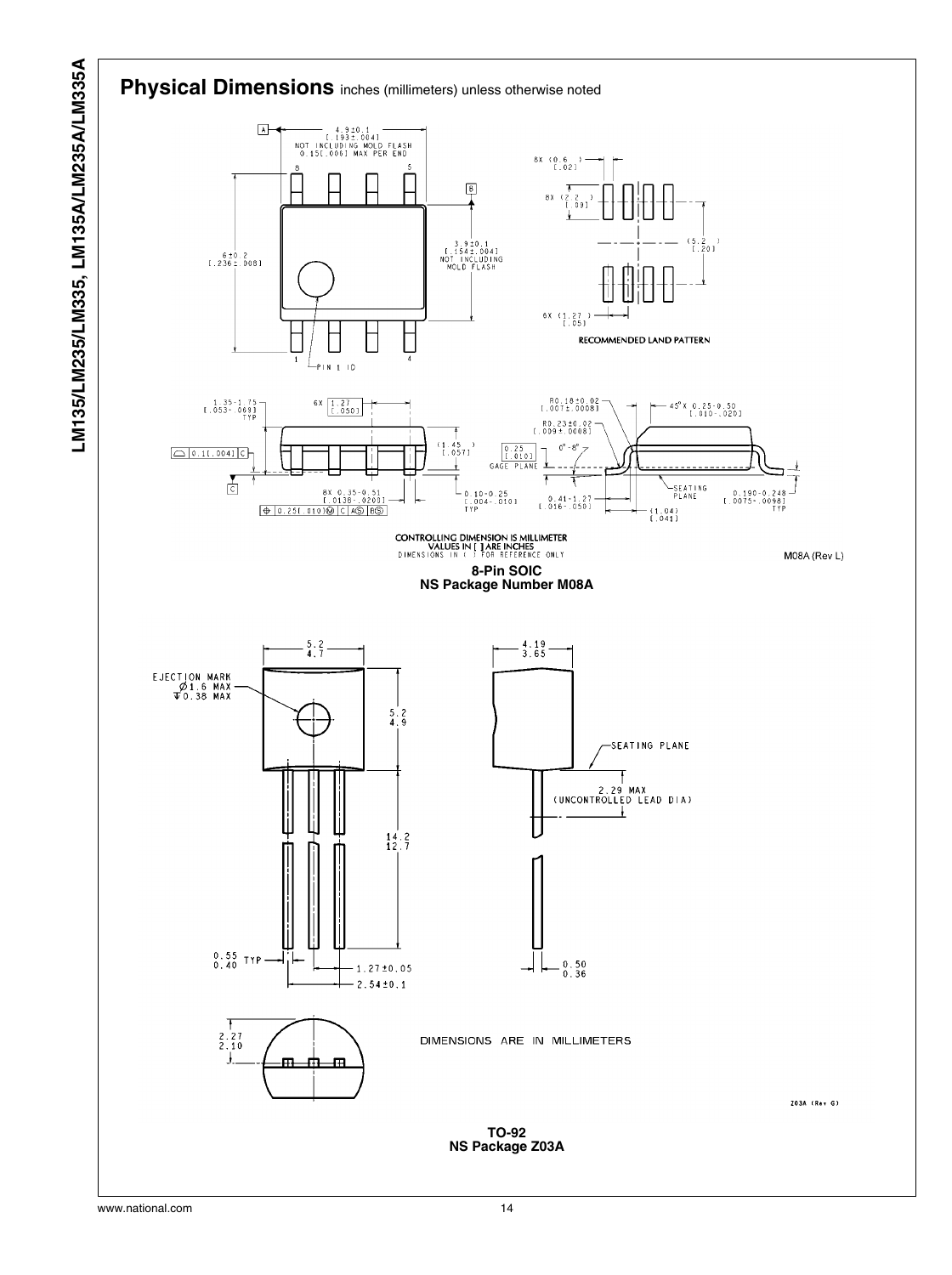



CONTROLLING DIMENSION IS INCH<br>VALUES IN [ ] ARE IN MILLIMETERS

H03H (Rev F)

**TO-46 NS Package Number H03H**